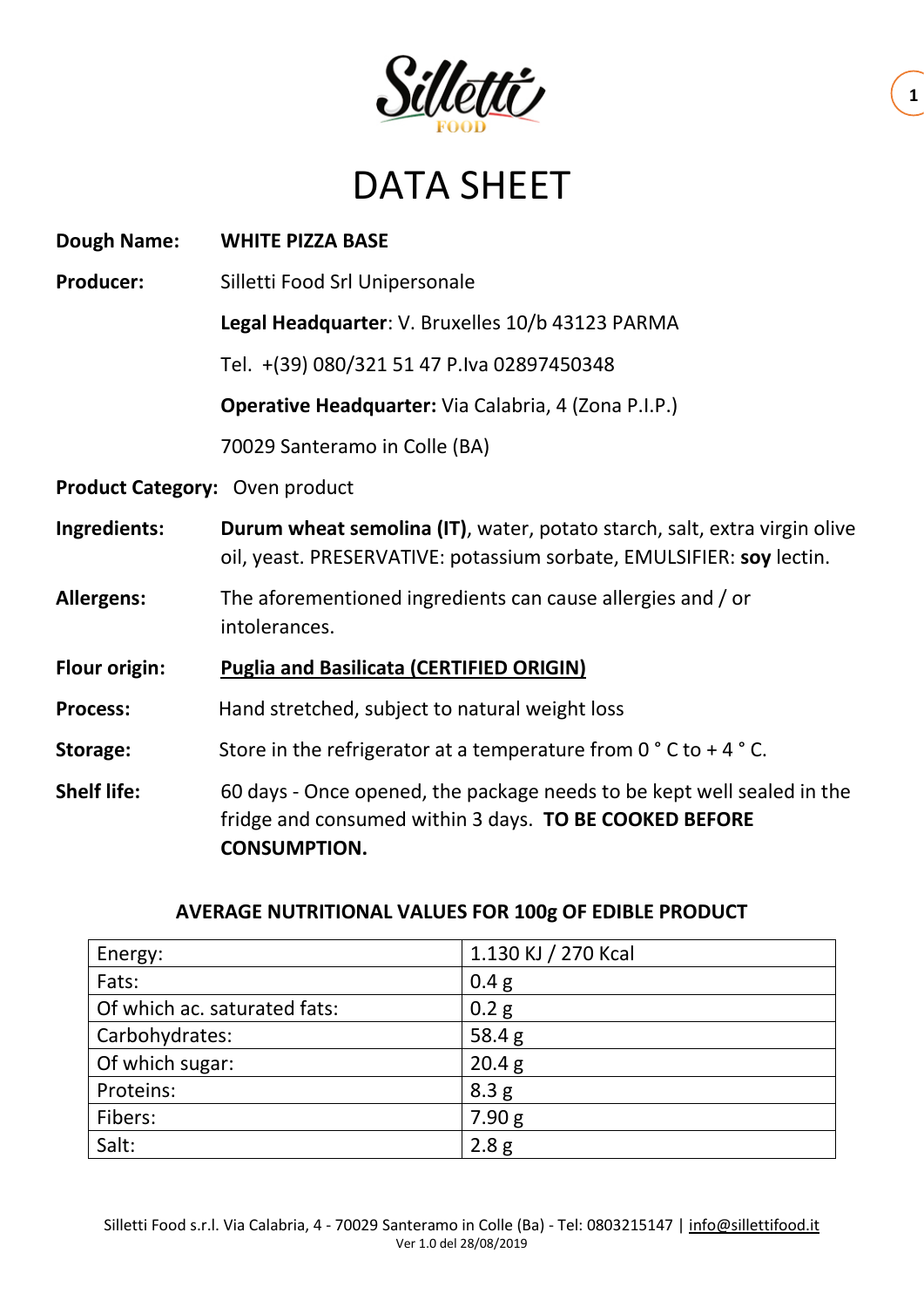

**Packaging:** The products are packaged in Vacuum Bags (Food bags compliant with CE Reg.) and in ATM (modified atmosphere); they are then placed in food cardboard boxes loaded onto pallets, arranging all the various boxes in a tower using cardboard corners, wrapped in extensible tape.

| <b>Product</b>                      | <b>Dimension</b>    | <b>Net Weight</b> | <b>Quantity</b> | <b>Bags per</b> | Quantity | Cases per | <b>Quantity</b> | <b>Pallet</b> |  |  |
|-------------------------------------|---------------------|-------------------|-----------------|-----------------|----------|-----------|-----------------|---------------|--|--|
| code                                | [cm]                | [g]               | per bag         | case            | per case | pallet    | per pallet      | type          |  |  |
| <b>WHITE PIZZA BASE</b>             |                     |                   |                 |                 |          |           |                 |               |  |  |
| <b>PB075</b>                        | $22 \, \varnothing$ | 120               | 4               | 6               | 24       | 120       | 2880            | $\mathsf C$   |  |  |
| <b>PB070</b>                        | $28^\circ$          | 200               | $\overline{2}$  | 10              | 20       | 60        | 1200            | A             |  |  |
| <b>PB076</b>                        | $28 \, \varnothing$ | 200               | 4               | 5               | 20       | 60        | 1200            | Α             |  |  |
| <b>PB072</b>                        | 33 $\oslash$        | 250               | $\overline{2}$  | 10              | 20       | 60        | 1200            | A             |  |  |
| <b>PB078</b>                        | 33 $\varnothing$    | 250               | 4               | 5               | 20       | 60        | 1200            | Α             |  |  |
| <b>PB074</b>                        | 50 $\varnothing$    | 720               | $\overline{2}$  | 10              | 20       | 12        | 240             | D             |  |  |
| <b>WHITE PIZZA BASE ITALIA</b>      |                     |                   |                 |                 |          |           |                 |               |  |  |
| <b>PB005</b>                        | $22 \varnothing$    | 150               | 4               | 6               | 24       | 120       | 2880            | $\mathsf{C}$  |  |  |
| <b>PB006</b>                        | $28 \, \varnothing$ | 230               | 4               | 5               | 20       | 60        | 1200            | Α             |  |  |
| <b>PB007</b>                        | 33 $\varnothing$    | 310               | 4               | 5               | 20       | 60        | 1200            | A             |  |  |
| <b>PB008</b>                        | 50 $\varnothing$    | 750               | $\overline{2}$  | 10              | 20       | 12        | 240             | D             |  |  |
| <b>WHITE PIZZA BASE NAPOLI</b>      |                     |                   |                 |                 |          |           |                 |               |  |  |
| <b>PB073</b>                        | 33 $\varnothing$    | 500               | $\overline{2}$  | 5               | 10       | 60        | 600             | Α             |  |  |
| <b>RECTANGULAR WHITE PIZZA BASE</b> |                     |                   |                 |                 |          |           |                 |               |  |  |
| <b>PB080</b>                        | 30x40               | 700               | $\overline{2}$  | 6               | 12       | 36        | 432             | $\mathsf E$   |  |  |
| <b>PANZEROTTO</b>                   |                     |                   |                 |                 |          |           |                 |               |  |  |
| <b>PB124</b>                        | 24                  | 125               | $\overline{2}$  | 12              | 24       | 60        | 1440            | Α             |  |  |
| <b>PB009</b>                        | 24                  | 125               | 4               | 6               | 24       | 60        | 1440            | A             |  |  |